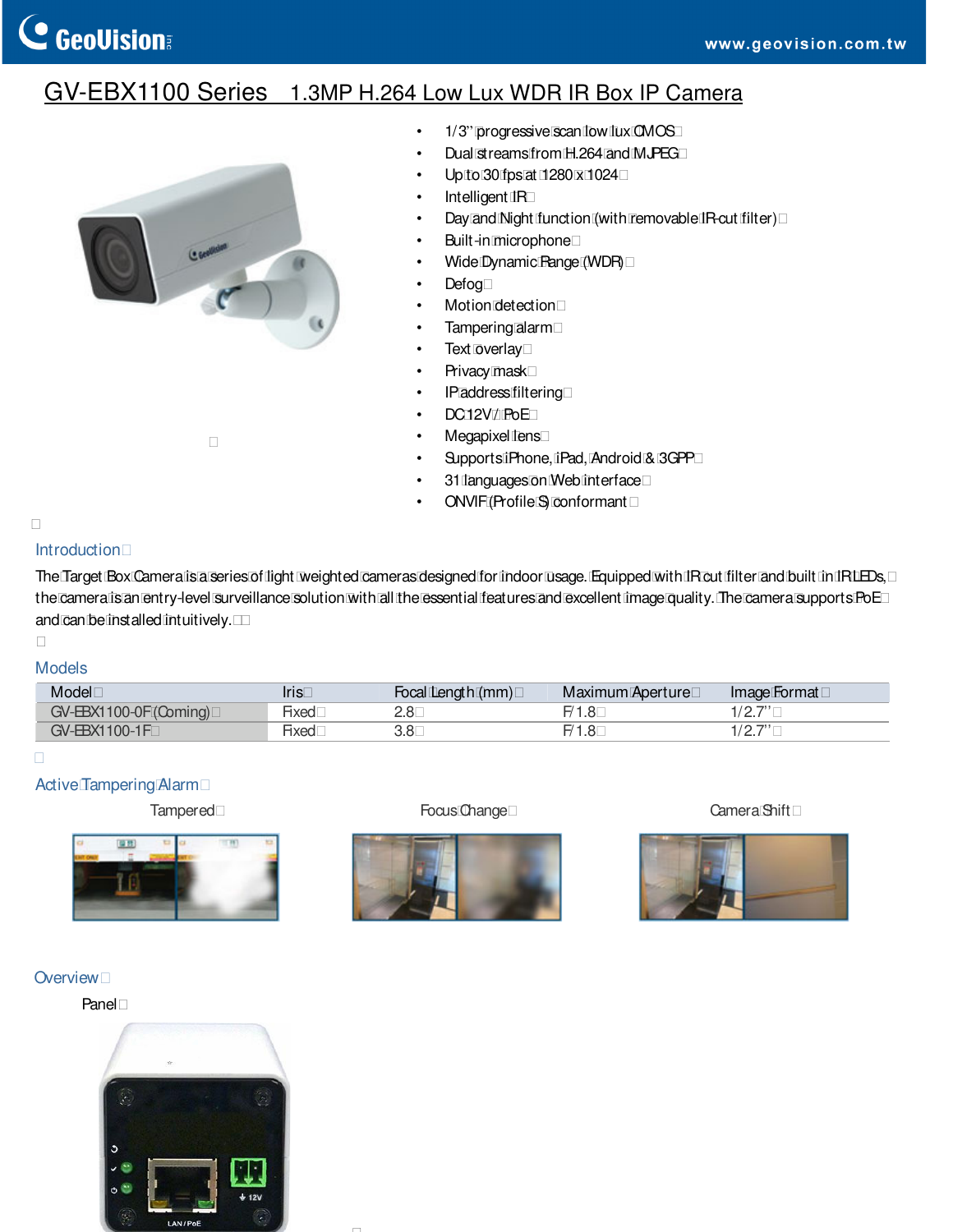#### **Dimensions**



# **Specifications**

| Camera                   |             | GV-EBX1100-0F (Coming)                                                                                                                                                    | GV-EBX1100-1F |  |
|--------------------------|-------------|---------------------------------------------------------------------------------------------------------------------------------------------------------------------------|---------------|--|
| Image Sensor             |             | 1/3" progressive scan low lux CMOS                                                                                                                                        |               |  |
| <b>Picture Elements</b>  |             | 1280 (H) x 1024 (V)                                                                                                                                                       |               |  |
| Color                    |             | $0.05$ Lux                                                                                                                                                                |               |  |
| Minimum<br>Illumination  | B/W         | $0.03$ Lux                                                                                                                                                                |               |  |
|                          | <b>IRON</b> | $0 \text{ L}$                                                                                                                                                             |               |  |
| <b>Shutter Speed</b>     |             | Automatic, Manual $(1/5 \sim 1/8000 \text{ sec})$                                                                                                                         |               |  |
| <b>White Balance</b>     |             | Automatic, Manual (2800K ~ 8500K)                                                                                                                                         |               |  |
| Gain Control             |             | Automatic                                                                                                                                                                 |               |  |
| S'N Patio                |             | 50dB                                                                                                                                                                      |               |  |
| <b>WDR</b>               |             | Yes                                                                                                                                                                       |               |  |
| Lens                     |             |                                                                                                                                                                           |               |  |
| Megapixel                |             | Yes                                                                                                                                                                       |               |  |
| Day/Night                |             | Yes (with removable IR-cut filter)                                                                                                                                        |               |  |
| Lens Type                |             | <b>Fixed</b>                                                                                                                                                              |               |  |
| Focal Length             |             | $2.8$ mm                                                                                                                                                                  | $3.8$ mm      |  |
| Maximum Aperture         |             | F/1.8                                                                                                                                                                     |               |  |
| Mount                    |             | M12, Pitch 0.5 mm                                                                                                                                                         |               |  |
| Horizontal FOV           |             | $93^\circ$                                                                                                                                                                | $64^{\circ}$  |  |
| Image Format             |             | 1/2.7"                                                                                                                                                                    |               |  |
|                          | Focus       | <b>Fixed</b>                                                                                                                                                              |               |  |
| Operation                | Zoom        | <b>Fixed</b>                                                                                                                                                              |               |  |
|                          | Iris        | <b>Fixed</b>                                                                                                                                                              |               |  |
| <b>IRLED Quantity</b>    |             | 8 IRLEDS                                                                                                                                                                  |               |  |
| Max. IRDistance          |             | 15 m (50 ft)                                                                                                                                                              |               |  |
| Operation                |             |                                                                                                                                                                           |               |  |
| <b>Video Compression</b> |             | <b>H.264, MJPEG</b>                                                                                                                                                       |               |  |
| <b>Video Stream</b>      |             | Dual streams from H.264 and MJPEG                                                                                                                                         |               |  |
| <b>Frame Pate</b>        |             | 30 fps at 1280 x 1024<br>* The frame rate and the performance may vary depending on the number of connections<br>and data bitrates (different scenes).                    |               |  |
| Image Setting            |             | Brightness, Contrast, Saturation, Sharpness, Gamma, White Balance, Flicker-less, Image<br>Orientation, Shutter Speed, D/N Sensitivity, Backlight Compensation, WDR, Defog |               |  |
| Audio Compression        |             | G.711, AAC(Optional)                                                                                                                                                      |               |  |
| Audio Support            |             | One-way Audio                                                                                                                                                             |               |  |
| <b>Video Resolution</b>  |             |                                                                                                                                                                           |               |  |
|                          | 4:3         | 1280 x 960, 640 x 480, 320 x 240                                                                                                                                          |               |  |
| Main Stream              | 16:9        | 1280 x 720, 640 x 360, 448 x 252                                                                                                                                          |               |  |
|                          | 5:4         | 1280 x 1024, 640 x 512, 320 x 256                                                                                                                                         |               |  |
| Sub Stream               | 4:3         | 640 x 480, 320 x 240                                                                                                                                                      |               |  |
|                          | 16:9        | 640 x 360, 448 x 252                                                                                                                                                      |               |  |
|                          | 5:4         | 640 x 512, 320 x 256                                                                                                                                                      |               |  |
| <b>Network</b>           |             |                                                                                                                                                                           |               |  |
| Interface                |             | 10/100 Ethernet                                                                                                                                                           |               |  |
|                          |             |                                                                                                                                                                           |               |  |